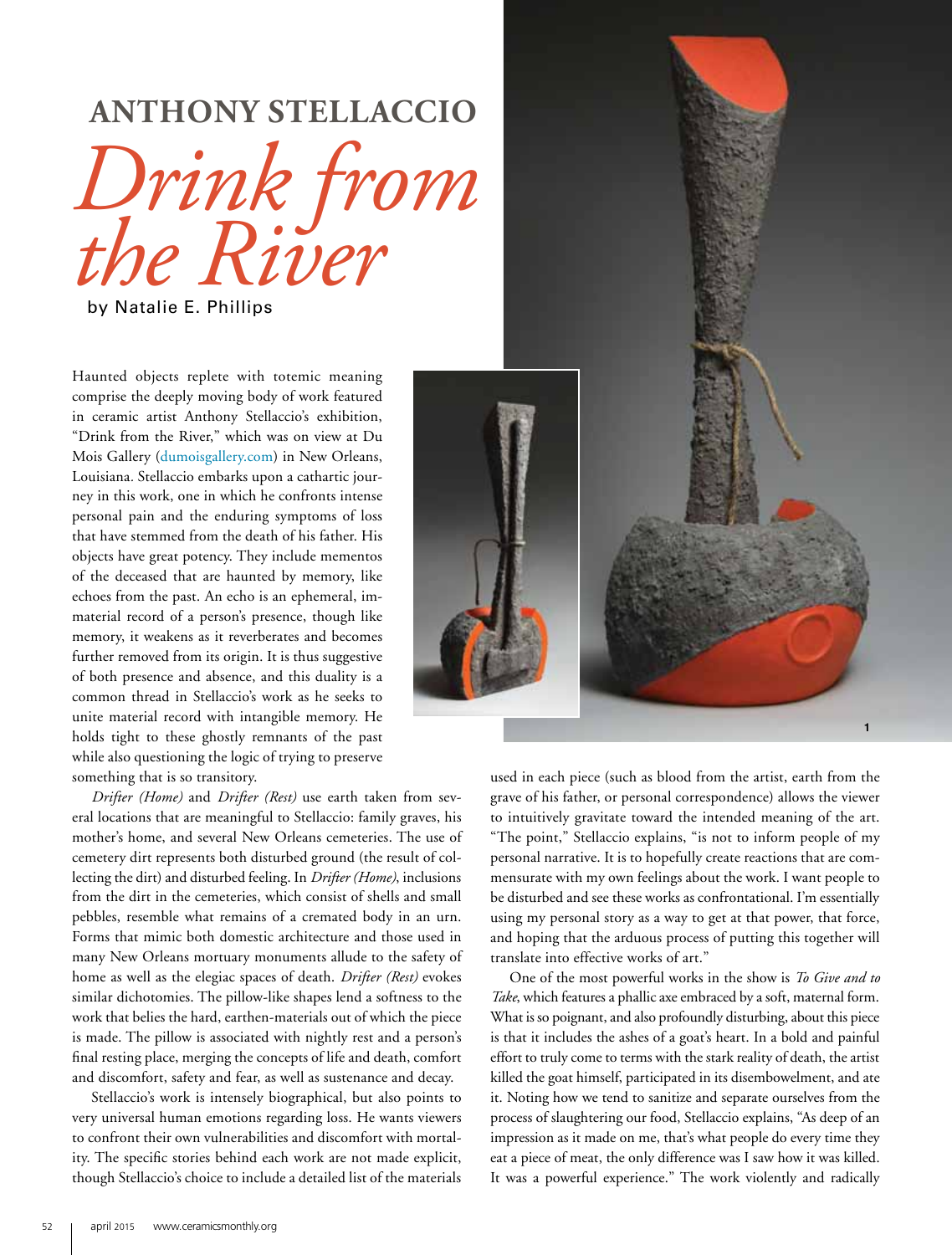reconciles the relationship between death and sustenance, which we have so earnestly tried to keep separate in our modern world.

Much of Stellaccio's thematic concerns revolve around ambiguity, the vacillation between opposites, and the perpetual shifting of boundaries. These unstable dualities define Stellaccio's life; he is equally a scholar and an artist, and is constantly negotiating between these two alternate identities. His interest in dichotomies derives largely from his parents, who had a true marriage of opposites: "One was very mathematical and calculated, the other very expressive and musical. I always found those dichotomies to be ever present in my life, so I tried to find ways of finding formal binaries in my work, like form and surface, or white and black, as a way of translating this relationship between my parents."

Concerned, however, that his work was becoming overly intellectualized and divorced from emotion, Stellaccio looked to African art for inspiration. Heavily influenced—though not limited by—African art, his work mirrors the powerfully visceral aspects of objects such as African *bocio* or power sculptures. The affective impact of the bocio speaks to their function; they are loaded objects in several senses of the word. Bocio are physically loaded with blood, earth, or other offerings designed to ward off sickness or protect from the chaotic forces of the outside world. They are simultaneously loaded with great metaphoric weight. Realizing that he was without the necessary means to attack the emotionally charged ideas that interested him on his own, Stellaccio uses bocio as a guiding tool and source of inspiration, but applies this to his own individual experience. He does not try to copy the forms or specific meaning used in African art, nor does he feign being a part of those traditions simply because he is informed about them on a scholarly level. He thus effectively avoids the common pitfall of a white artist borrowing from black

culture, which often primitivizes and exoticizes these art forms in unintentionally negative, even patronizing ways.

In *Expectations*, multi-colored ceramic gourds are placed inside of a freestanding, door-sized Plexiglas vitrine. The gourds contain clothing from people who have passed and other libations designed to empower and activate the sculpture. The liminal space of the door suggests the passage between life and death. But the antiseptic, industrial nature of the Plexiglas clashes with the more organic formal characteristics of the piece. It suggests preservation, or even entombment, alluding to the sterility of death in our modern culture. The process of decay is grotesque, yet our Western funereal conventions shield us from its gross reality. Mortuary practices, such as embalming, help us to more easily divorce the concepts of death and decay. The contrast between the crisp, clean Plexiglas and the dark, visceral magic of the gourds further enhances this contradiction.

*Tributary* most clearly shows the African influence on Stellaccio's work. The irregular, rounded forms of the sculpture have an unsettling libidinal, and even excretory character. Designed as an homage to the power of African art, it is also a sorrowful reference to the troubled history of the slave trade in New Orleans. Consisting of a circular formation of abstracted gourds, the work includes Civil War-era bullets from Louisiana. The way in which the historically significant bullets are trapped by the surrounding clay, cement, and earth, subtly revealed piecemeal to the viewer, give it the appearance of a partially excavated archaeological remnant. The distant past is often considered in abstract terms; we intellectualize tragedies like war and slavery and tend to view them as nothing more than historical record. But the reality of these events is savage, brutal, and violent. The anthropomorphized, bulbous shapes of *Tributary* remind us of the humanity behind the history.

**1** To Give and to Take, 3 ft. 4 in. (1 m) in height, clay, lead glaze, cement, Historical Introduction to Philosophy by Albert Hakim (ash), axe, rope, goat's heart (ash), 2014. **2, 3** Drifter (Home) and Drifter (Rest), 25 in. (64 cm) in height, earth from the grave of the artist's father (fired), earth from the home of the artist's mother (fired), earth from the town of the artist's birth (fired), earth from two New Orleans' cemeteries (fired), pigment, clay (unfired talc, ball clay, and Ferro frit 3124), sodium silicate, 2014. **4** Tributary, 19 in. (48 cm) in height, clay, cement, sand from Africa, Louisiana sugar, earth from Congo Square, lead shot from the siege of Port Hudson, Louisiana (1863), 2014.